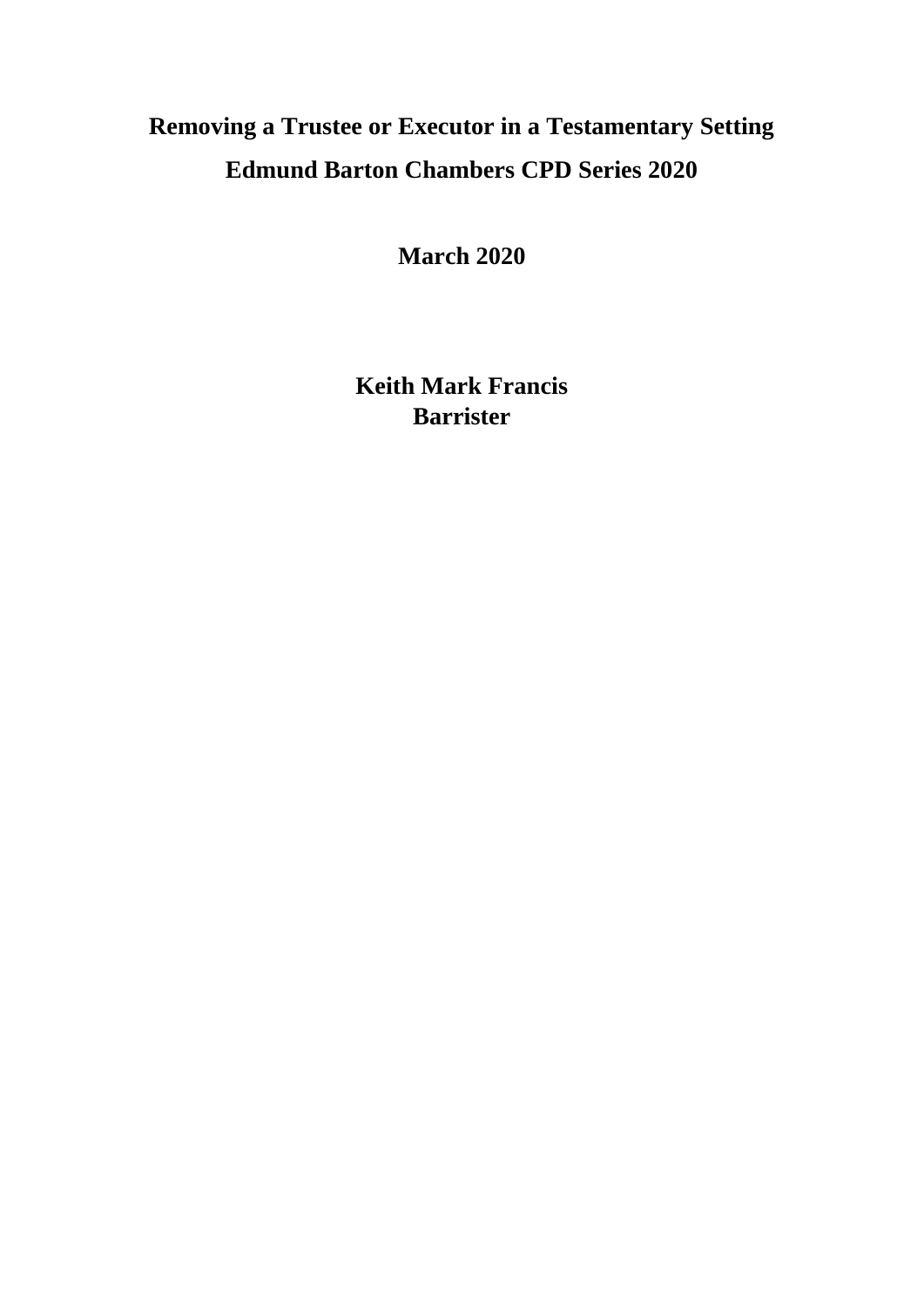"*For I have sworn thee fair* 

*And thought thee bright,*

*Who art black as hell,*

*And dark as night."*

- William Shakespeare, Sonnet 147

# **Executors and Trustees in a testamentary setting**

- 1. Removal of an executor or trustee can be a convoluted, and complex process. There are manifold considerations when contemplating a removal action. It is not to be lightly considered or cavalierly undertaken. Whilst it is outside of the scope of this paper to delve into all of the ramifications of an action for removal, this paper attempts to highlight the key considerations.
- 2. The offices of executor and trustee are distinctly different.
- 3. However, *"in modern times, largely as the result of statute, the two offices have a greater similarity than before. An executor, like a trustee, is in a fiduciary relation with the beneficiary and the essential elements of a trust are all present in executorship. However, although there are great similarities between the two offices, it is not possible to identify the position of an executor with that of a trustee."<sup>1</sup>*
- 4. The offices of executor and trustee differ for many reasons. *"The functions and duties of an executor are different from the functions and duties of the same person who becomes trustee when the estate is administered. So in a complex estate it is possible for an executor to hold executorial functions in relation to some assets, and at the same time be trustee for different assets and for different beneficiaries."<sup>2</sup>*
- 5. There is a kind of liquid interchangeability between the roles of executor and trustee. *"The principal duties of an executor are to get in the assets of the deceased, to pay debts, to pay the legacies given by the will, and to distribute the assets. If a testator appoints the same person as executor and trustee, which is usual nowadays, then that person acts as executor when performing executorial duties, and thereafter while continuing to hold the property as a trustee. However, if called upon at any future time to deal with assets in the estate which may be subsequently discovered, the person, although a trustee in respect of the balance of the property, will take the new*

<sup>&</sup>lt;sup>1</sup> Heydon, J. D. & M.J. Leeming, *Jacob's Law of Trusts in Australia*, (2010, LexisNexis Butterworths, 7<sup>th</sup> ed.) at 34.

<sup>2</sup> Sundar, V., C. Rowland & P. Bailey, *Testamentary Trusts: Strategies and Precedents* (2016, LexisNexis Butterworths,  $2<sup>nd</sup>$  ed.) at 9.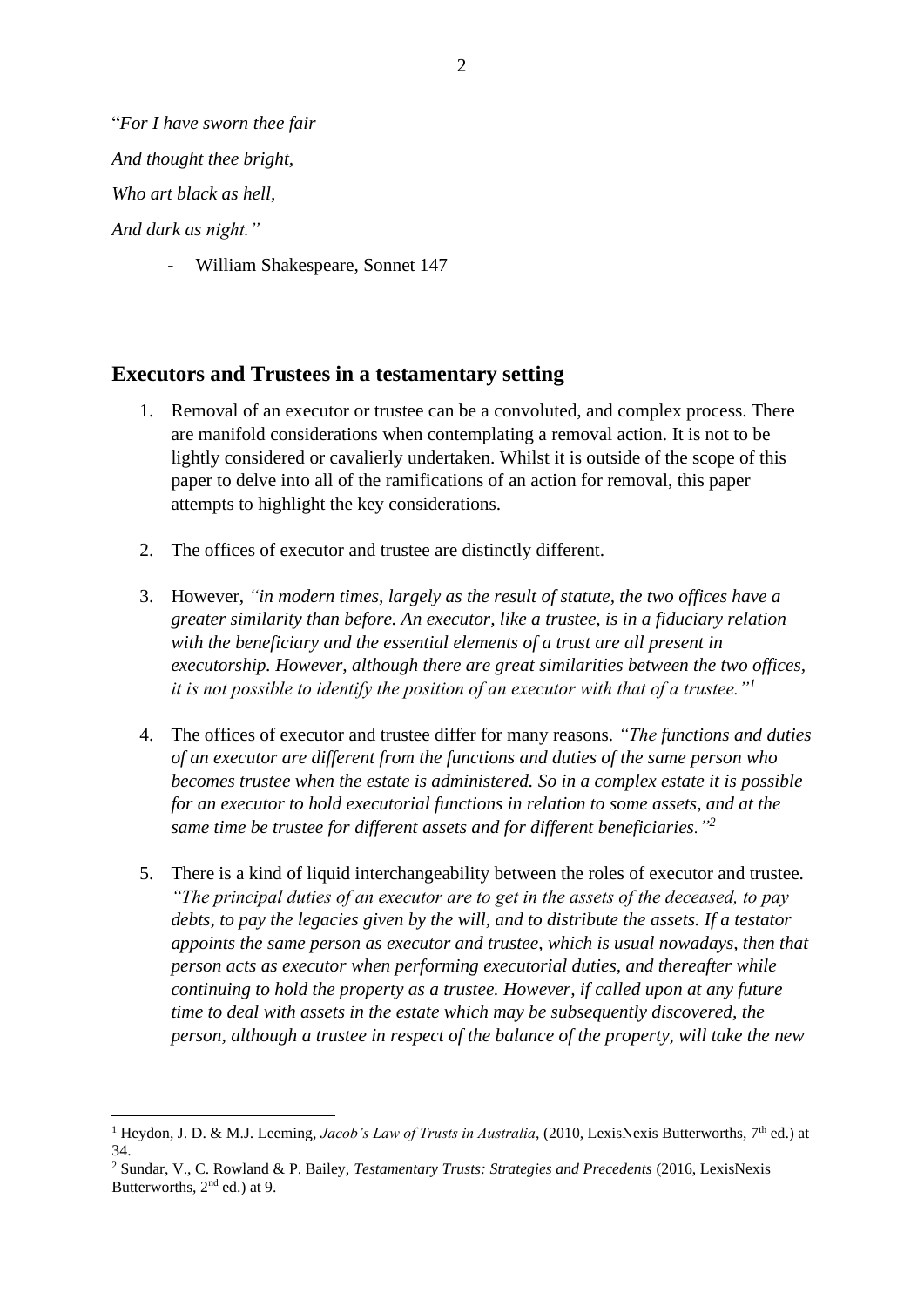*assets as executor." 3*

- *6. "Thus the same person may be both the executor and trustee in respect of different assets in the same estate."<sup>4</sup>*
- 7. Although the same person may carry out functions of the two offices simultaneously, the two offices are *"mutually distinct."<sup>5</sup>*
- 8. The transition point is oftentimes difficult to pinpoint precisely. *"The test is clear – have the person's executorial duties in respect of that property ended; but the difficulty in practice is to ascertain precisely whether that is the case."<sup>6</sup>*
- 9. For the above reasons, and as shall become clear, this paper will address the differing offices and their removal separately.

#### **Why remove an executor or trustee?**

- 10. As is often the way with human relationships bound by financial considerations, enmity can foment, and legal assistance is sought to rectify what are considered to be unreasonable actions or to breach the impasse that emotional warfare has heavily fortified.
- 11. During the examination of this topic, it is worth remembering that trusts are not separate legal entities. A trust exists in a conceptual, yet often ephemeral, equitable landscape bound by fiduciary principles and obligations.<sup>7</sup>
- 12. The importance of the awareness of the legal architecture that is represented by a trust will become increasingly important for the practitioner as awareness and demand grows for greater proficiency with testamentary devices such as Testamentary Trust Wills.
- 13. One of the features of a Testamentary Trust Will is that they are often deployed in circumstances where a beneficiary is to receive a benefit - but not directly – amidst fears that addiction, mental health issues, or circumstantial challenges that beset a beneficiary, will lead to the dissipation of their legacy.
- 14. So what can a party, bonded into a relationship not of their choosing with a trustee/executor - for a period of time (of at least the Executor's year) - do to exact a severe change in position such as removal of the officeholder?
- 15. To begin to answer this question, it bears attention that the officeholder of the position of trustee or executor is bound to act in trust and is beholden to fiduciary

<sup>3</sup> Note 1 at 34.

<sup>4</sup> Note 1 at 34.

<sup>5</sup> Ong, D., *Trusts Law in Australia*, (2007, The Federation Press, 3rd ed.) at 46.

 $6$  Note 1 at 36.

<sup>7</sup> Note 1 at 1.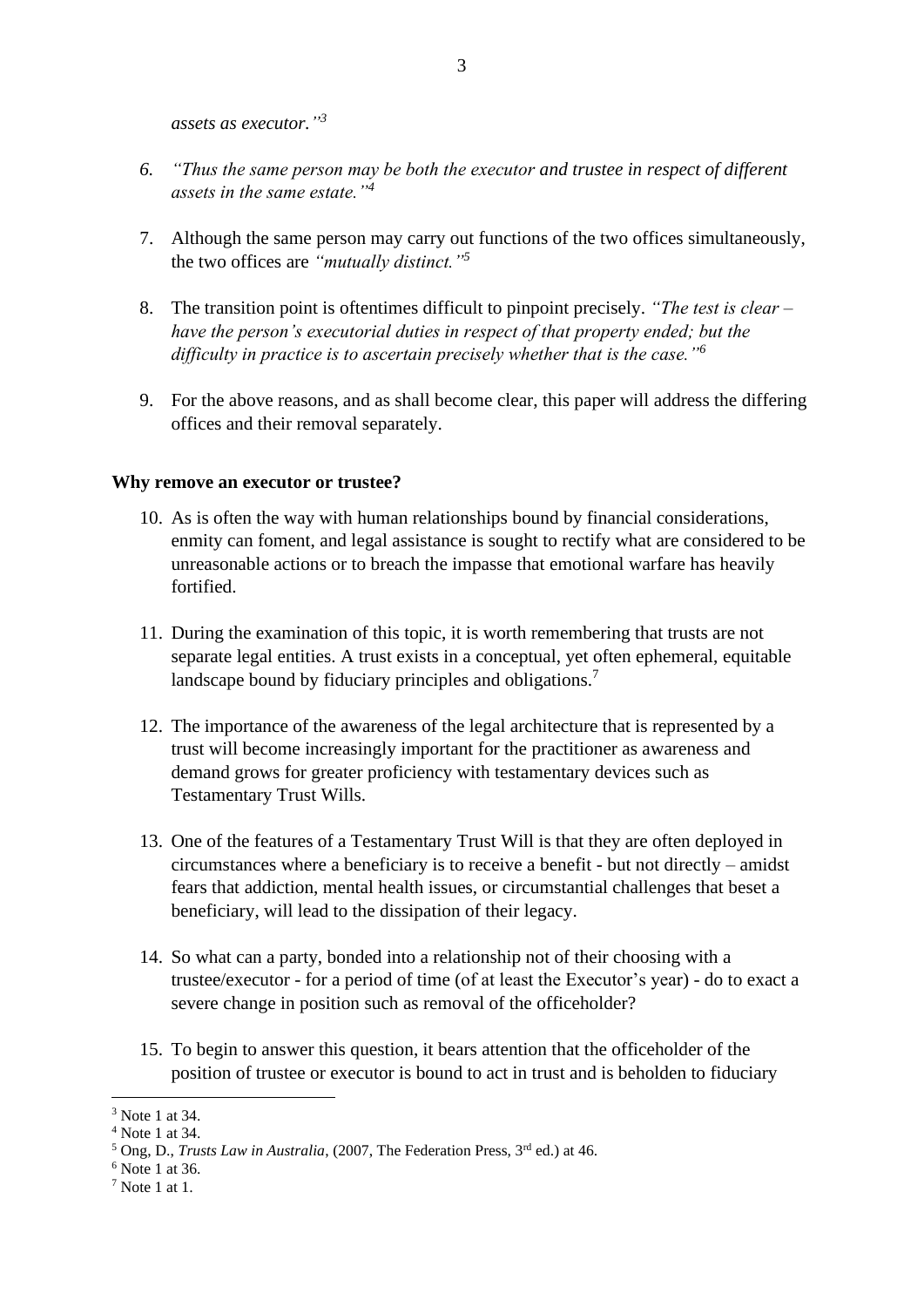obligations, yet is mostly a layperson.

- 16. An unfortunate outcome of this situation is that they are often not aware of their obligations at law. An opportune reminder for us as legal professionals of the critical step of setting expectations for the officeholder; and to provide them awareness of the legal framework within which they will be bound to operate. That is our fiduciary duty.
- 17. Anyone who is capable, at law, to hold property in their own right, is capable of holding the office of trustee – *"A person's capacity to be a trustee coincides with the capacity to hold a legal estate."<sup>8</sup>*
- 18. The law often presides over conflict within our society. The client often comes to legal representation because they are unable to resolve a bitter dispute by any other means. Whilst testamentary resolutions are a particularly fertile field for acrimony even more so since the effects of blended families arising from the no-fault divorce consequences of the *Family Law Act 1975* (Cth) - there must be present one of only a small array of causes present, in order to remove an executor or trustee.
- 19. Hostility between the trustee or executor and the beneficiary/s is not a valid reason for their removal.<sup>9</sup> Conflict with beneficiaries is not sufficient cause for removal. Indeed, viewed objectively, it is not even good grounds.
- 20. It doesn't require a large leap to conjure up situations in which the conflict and enmity of a beneficiary/s might be indicative of the trustee having done an exemplary job. Think, for example, of that the trustee that presides over a trust for a beneficiary who is drug addicted. The complaint of the beneficiary might arise as a consequence of the beneficiary's inability to liquidate their legacy – evidence of a role charged and faithfully fulfilled by the testamentary trustee in satisfaction of the testator's direction.
- 21. Conflict arising from inter-trust friction is not a cause for removal.<sup>10</sup>
- 22. An executor might be removed due to conflict of interest.<sup>11</sup>
- 23. They may be removed due to *"inaction and delay…"* of an estate's administration." 12
- 24. They may also be removed due to incapacity, such as *"mental infirmity, ill health, or by virtue of the proof of other matters which established that the executor was not a fit and proper person to carry out [their duties]…"<sup>13</sup>*

<sup>8</sup> Note 1 at 306.

<sup>9</sup> Note 1 at 352.

<sup>&</sup>lt;sup>10</sup> Note 1 at 352.

<sup>11</sup> *Monty Financial Services Ltd (formerly known as Inscorp Holdings Ltd) and Anor v Delmo* (1996) 1 VR 65.

<sup>12</sup> *Mavrideros v Mack* (1998) 45 NSWLR 80 at 107.

<sup>13</sup> *Juul v Northey* [2010] NSWCA 211 at [238].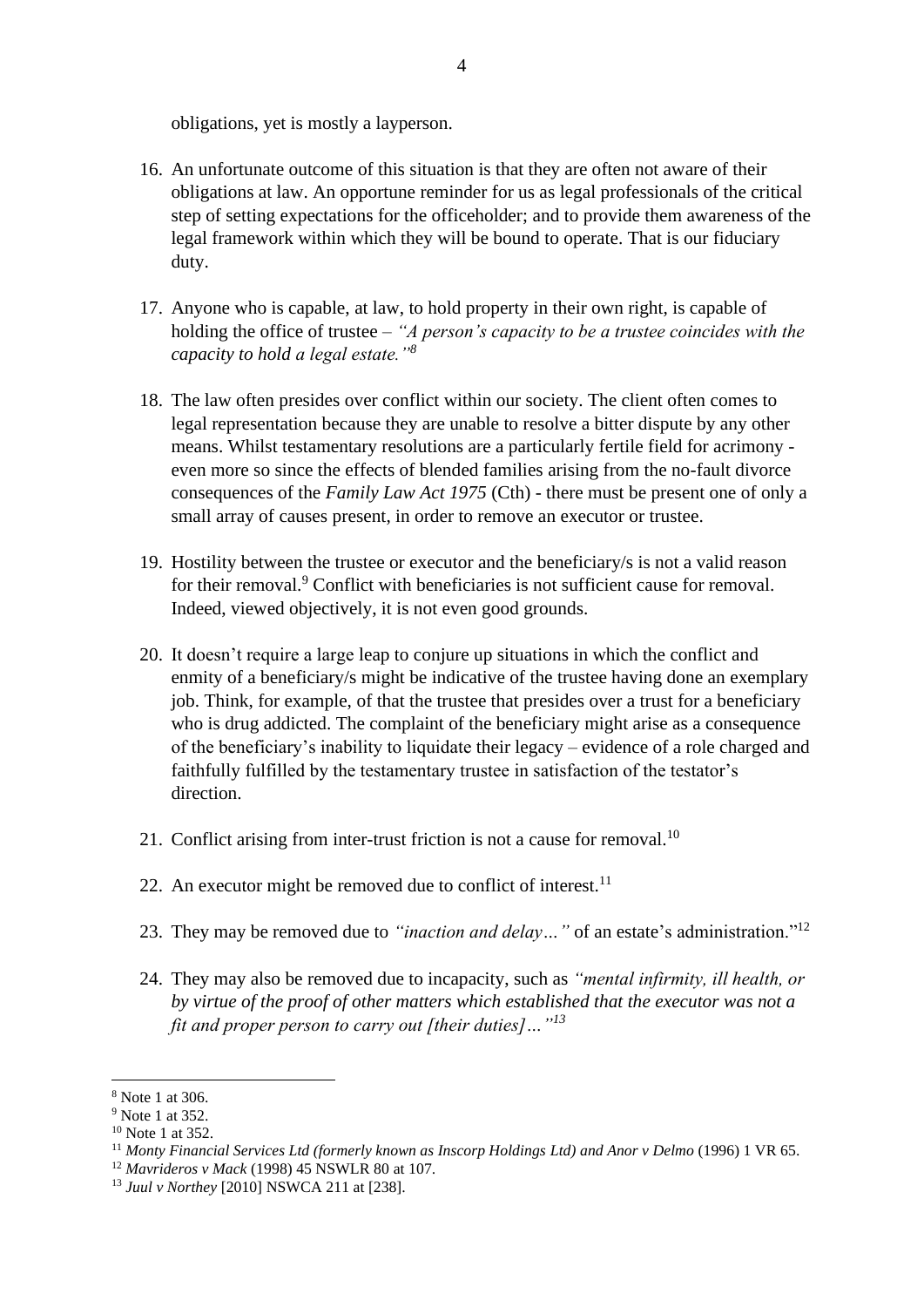- 25. An executor may be removed where it is essential "to ensure the due administration of the estate in the interests of the beneficiaries."<sup>14</sup>
- 26. It has been stated that, *"the real object which the Court must always keep in view is the due and proper administration of the estate and the interests of the parties beneficially entitled thereto; and I can see no good reason why the Court should not take fresh action in regard to an estate where it is made clear that its previous grant has turned out abortive or inefficient."<sup>15</sup>*
- 27. Removal of an executor must only be pursued for "serious reason".<sup>16</sup>
- 28. Measured against the above causes for removal by the Court will be the weight belonging to the fact that the testator chose the executor and trustee for a particular reason, and may well have been aware of any potential conflicts.<sup>17</sup>
- 29. In some instances, the testator may well have known and approved of the conflict of interest that the executor would be placed in. In such a case, the Court will not enable their removal – *"It is not every conflict of duty and interest which should result in removal of an executor. The intention of the testator that the executor be a particular person should not lightly be set aside – whether before or after the grant."<sup>18</sup>*

## **Removal of an executor**

- 30. Once appointed executor by a will, unless the nominated executor renounces the office, they are obliged to undertake the duties expected of them in this role (including proving the will, calling in assets, obtaining a grant of probate, pay liabilities and expenses, then distribute correctly)<sup>19</sup> and to *faithfully* discharge those duties (as would be the expectation placed upon a trustee). $^{20}$
- 31. The law, however, does not prescribe a standard of conduct resembling perfection.<sup>21</sup>
- 32. A greater expectation is placed upon the executor that is a professional however.<sup>22</sup> and the highest standards have been attributed to the Public Trustee when acting in the role of executor and charging for its services.<sup>23</sup>
- 33. The circumstances that require the removal of an executor, revocation of the grant and appointment of another administrator, are at the Court's discretion.<sup>24</sup> These

<sup>14</sup> *Bates v Messner* (1967) 67 SR (NSW) 187.

<sup>15</sup> *In the Goods of William Loveday* [1900] P 154 at 156, per Jeune P.

<sup>16</sup> (1996) 1 VR 65 at 20 per Ashley J.

<sup>17</sup> (1996) 1 VR 65; *Tuohey v Tuohey* [2002] VSC 180.

<sup>18</sup> (1996) 1 VR 65 at 38 per Ashley J.

<sup>&</sup>lt;sup>19</sup> Dal Pont, G.E. & K.F. Mackie, *Law of Succession* (2017, LexisNexis Butterworths, 2<sup>nd</sup> ed.) at 411-412.

<sup>20</sup> Note 19 at 412.

<sup>21</sup> *Hill and Ors v Roberts and Anor*, (Supreme Court of Victoria, Ashley J, September/October 1995) at 43. <sup>22</sup> Note 19 at 413.

<sup>23</sup> Note 19 at 413; *MacDonald v Public Trustee* [2010] NSWSC 684 at [89] per McLaughlin J.

<sup>24</sup> *Rutter v McCusker* [2008] NSWSC 1289 at [23].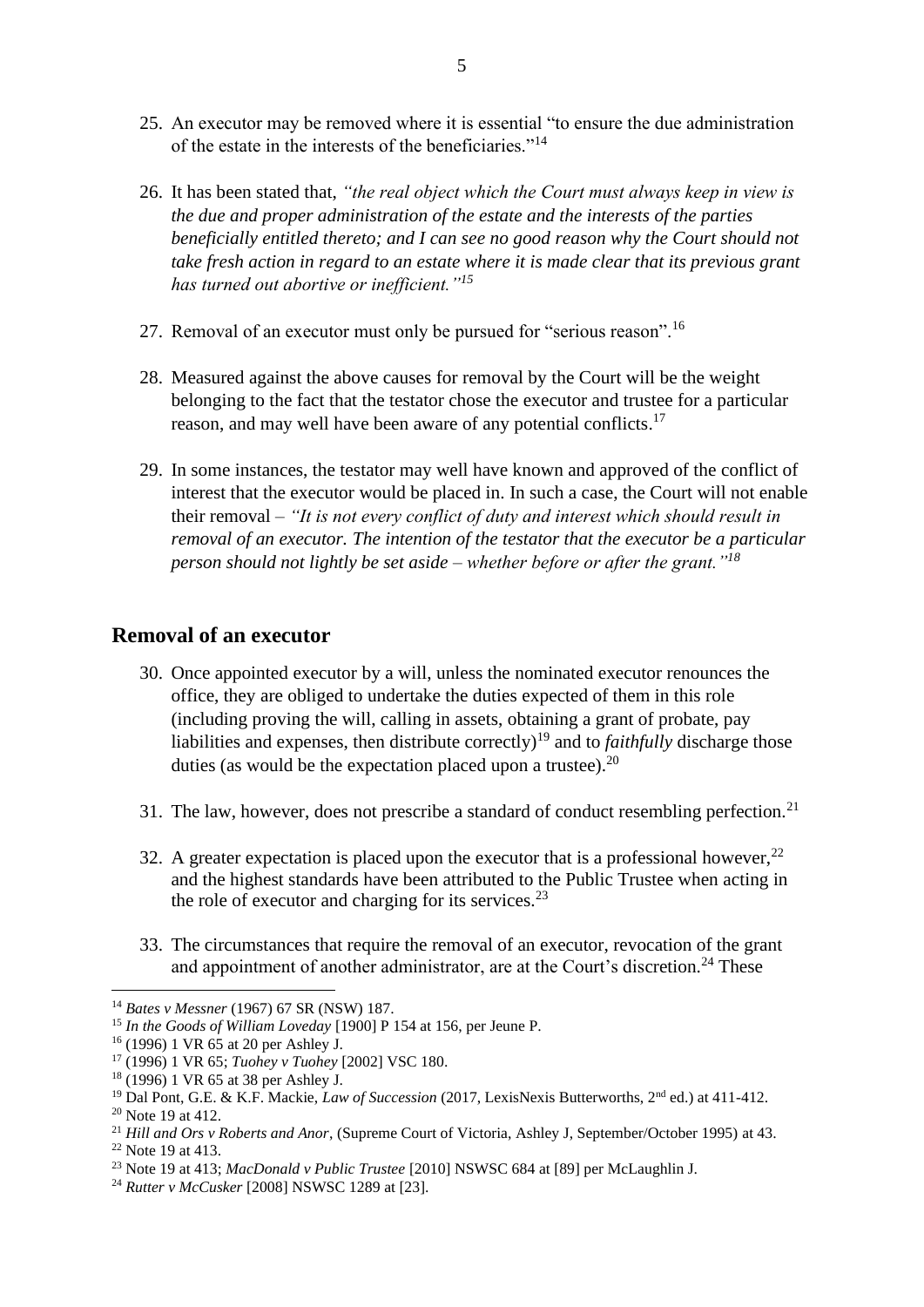circumstances are dependent on the facts of the case and are not contained with specific closed categories.<sup>25</sup>

- 34. Executors, "like trustees and others to whom fiduciary duties apply, must abide by the fiduciary 'no conflict' and 'no profit' rules."<sup>26</sup>
- 35. The 'no conflict' rule demands that an executor or trustee not place themselves in a position where their own interests are in conflict with their fiduciary obligations.<sup>27</sup>
- 36. The rule imposes a requirement that the matter must be something more than simply potential conflict - potential conflict of interest must have crossed into actuality for the breach of "conflict of interest and duty" to have crossed into the Court's present consideration<sup>28</sup>
- 37. The question becomes, **do the actions of the executor place the administration of the estate in jeopardy**? 29
- 38. As is so often the case when contemplation of the removal of an executor occurs, there is a history, or at least present atmosphere, of animosity. However, the beneficiaries of the estate, despite any animosity, *"are entitled to have [the estate] administered fairly and impartially in the interests of all beneficiaries."<sup>30</sup>*
- 39. Indeed, beneficiaries have a fundamental entitlement to have the estate administered by someone who is not tainted with a conflict of interest and duty.<sup>31</sup>
- 40. The 'no profit' is described by Dal Pont & Mackie as a "subset of the former' rule, and it *"proscribes persons from profiting from their position as personal representatives."<sup>32</sup>* Both are subject to the terms of the will.<sup>33</sup> Regardless, the role *"places that person under strict obligations and duties as to the manner in which they deal with the estate".<sup>34</sup>*
- 41. The extension of the duties imposed upon the executor or trustee is that should they transgress those duties, it is open to prosecute a remedy under a breach of duty.<sup>35</sup>
- 42. The executor or trustee is *"accountable to all the beneficiaries of the estate…"<sup>36</sup>*

<sup>25</sup> [2008] NSWSC 1289 at [23].

<sup>&</sup>lt;sup>26</sup> Note 19 at 423.

<sup>&</sup>lt;sup>27</sup> Note 19 at 423.

<sup>&</sup>lt;sup>28</sup> [2008] NSWSC 1289 at [26]; (1996) 1 VR 65.

<sup>&</sup>lt;sup>29</sup> [2008] NSWSC 1289 at [28].

<sup>30</sup> [2008] NSWSC 1289 at [29].

<sup>&</sup>lt;sup>31</sup> [2008] NSWSC 1289 at [32].

<sup>&</sup>lt;sup>32</sup> Note 19 at 424.

<sup>33</sup> Note 19 at 424.

<sup>34</sup> *In the matter of the Estate of Ward; Marsden and anor v Ward* (Supreme Court of Western Australia, Owen J, 9 April 1998) at 17.

<sup>&</sup>lt;sup>35</sup> Note 19 at 434.

<sup>36</sup> *In the matter of the Estate of Ward; Marsden and anor v Ward* (Supreme Court of Western Australia, Owen J, 9 April 1998) at 17.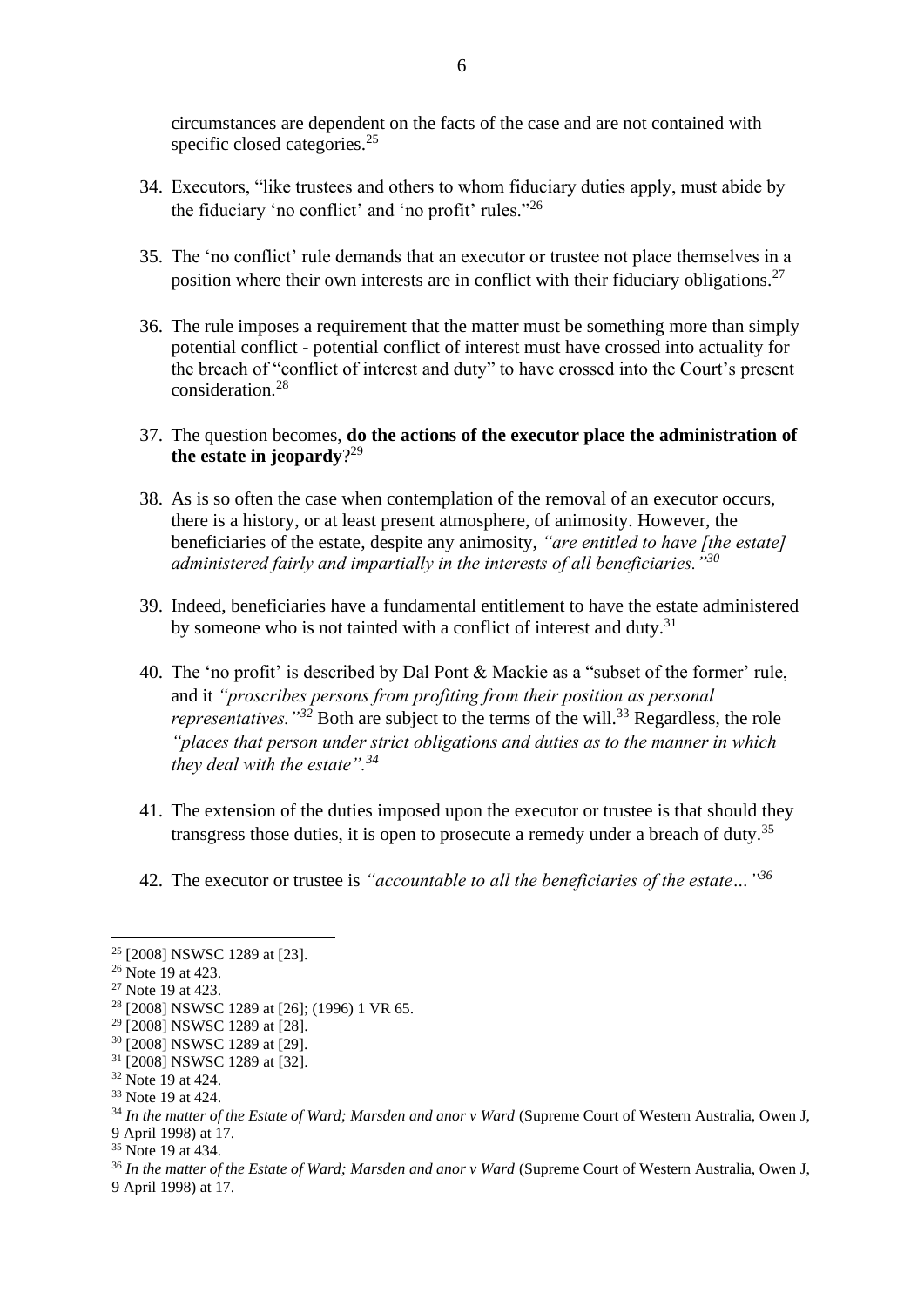- 43. At first instance, the *"remedy for a breach of fiduciary duty is equitable compensation…"<sup>37</sup>* Also, unauthorised profit by an executor or trustee may open an action for account of profits, <sup>38</sup> and misappropriation may result in a constructive trust.<sup>39</sup>
- 44. In the midst of a suit against the executor, perceived or pleaded misconduct will likely prove insufficient cause, "*proved* misconduct is very different from *pleaded*  misconduct<sup>"40</sup>
- 45. In New South Wales, an executor can also be removed by the court for failing to take probate.<sup>41</sup>
- 46. The required and correct procedure for *"the removal of executors differs from that for the removal of trustees."<sup>42</sup>*
- 47. The power of the Court under statute to appoint a new trustee does not provide authority for the appointment of a new executor.<sup>43</sup>
- 48. An executor is removed by the revocation of the grant.<sup>44</sup>
- 49. A grant of probate is an order of the Supreme Court. As an order of the court, the court is vested within its inherent jurisdiction with the authority to revoke it.<sup>45</sup>
- 50. The Court will take this option if it comes to the conclusion that the Executor has not upheld their duty to ensure the "due and proper administration" of the estate, or if the executor has served to *"prevent or frustrate"* the estate's administration.<sup>46</sup>
- 51. Section 66 of the *Probate and Administration Act* provides that *"the Court may, at any time, upon the application of any person interested in the estate:*

*(a) revoke the administration already granted…"<sup>47</sup>*

<sup>&</sup>lt;sup>37</sup> Note 19 at 435.

<sup>38</sup> Note 19 at 436.

<sup>39</sup> Note 19 at 436.

<sup>40</sup> *Re Estate of Ritchie; Uniting Church in Australia Property Trust (NSW) v Millane* [2002] NSWSC 1070 at [7]-[8] per Windeyer J; M. Meeks SC & P. Studdert, 'Grants in administration of deceased estates', (2016) 43 *Australian Bar Review* 115 at 133.

<sup>41</sup> *Probate and Administration Act 1898* (NSW), s 69(c) (which is slightly different to the effect of s 75).

<sup>42</sup> [2010] NSWCA 211 at [238].

<sup>43</sup> Note 1 at 335; *Trustee Act 1925* (NSW), ss 6 & 70.

<sup>44</sup> [2010] NSWCA 211 at [238].

<sup>45</sup> [2008] NSWSC 1289 at [22] per Palmer J.

<sup>46</sup> [2008] NSWSC 1289 at [22].

<sup>47</sup> *Probate and Administration Act 1898* (NSW), s 66(a). For the consequences of the process of grant revocation, see *Re Estate Kouvakas; Lucas v Konakas* [2014] NSWSC 786 at [228]-[235] per Lindsay J; and *Supreme Court Rules 1970* (NSW) Pt 78, Div 7.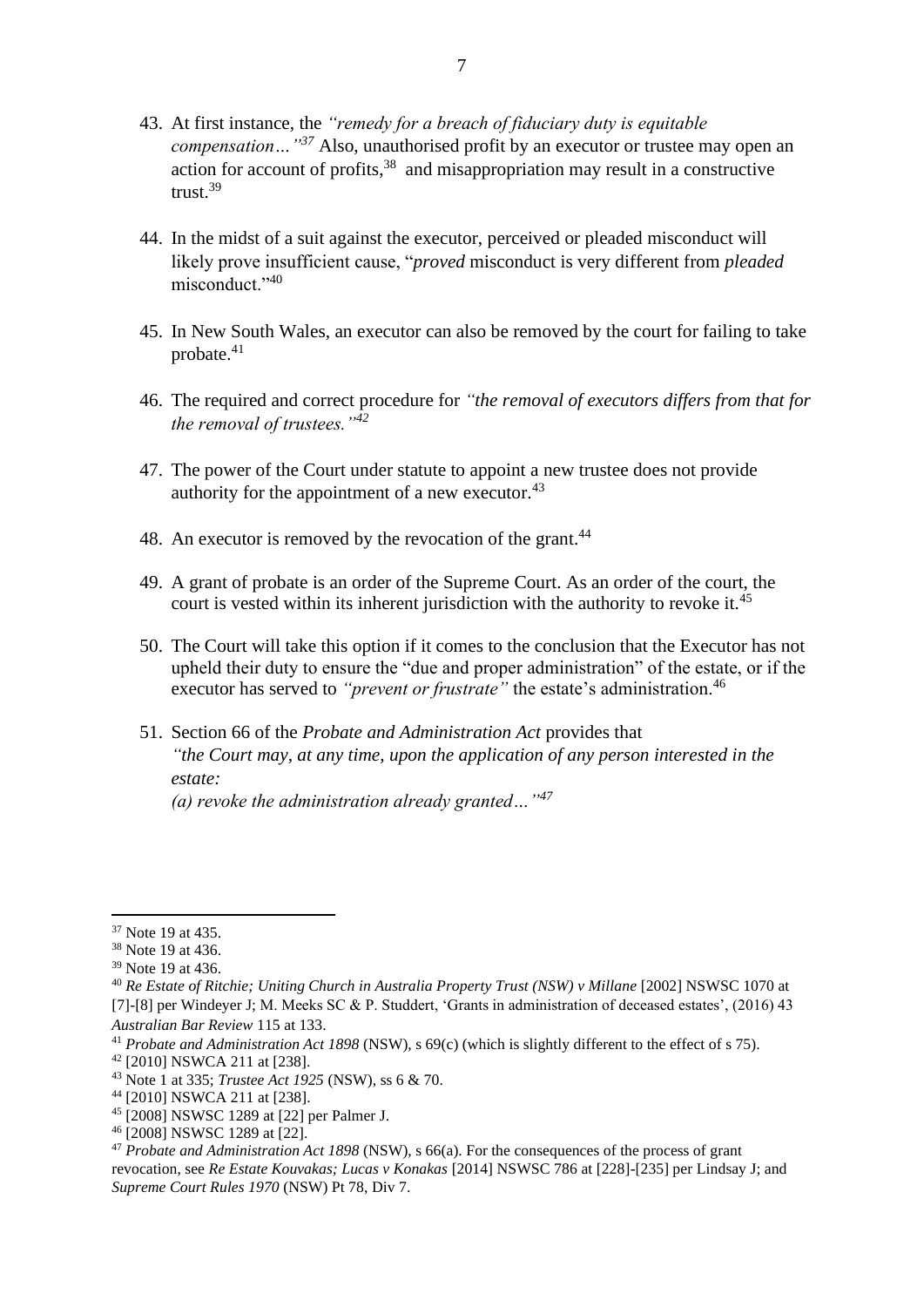- 52. The reason that the grant should be revoked, in the first instance, is that the grant serves *"as an instrument of title".<sup>48</sup>*
- 53. Further, it is worth noting *that "upon an exercise of probate jurisdiction the Court exercises a vigilance beyond that necessary, or appropriate, in ordinary adversarial litigation."<sup>49</sup>*
- 54. One of the ways to avoid the conflict (and the liability imposed by litigation cost) over the actions of an executor is to consider the appointment of an independent administrator.<sup>50</sup>
- 55. Practitioners should also be aware of the utility of the Notice to Apply for Probate the old 'citation' process – wherein a delinquent executor can be required by notice to take probate.<sup>51</sup> Failure to comply will result in a loss of executor's rights.<sup>52</sup>

#### **Removal of a trustee**

- *56. "A trustee is in a fiduciary relationship with the beneficiaries of the trust. Owing to his fiduciary status the trustee is under a duty to avoid entering into transactions where there is a real conflict or a real sensible possibility of conflict between his duty to render paramount devotion to the trust (ie, the beneficiaries), on the one hand, and his personal interests, on the other."<sup>53</sup>*
- 57. When considering the removal of a trustee, the Court will place weight on evidence expressing that the testator understood a potential conflict of interest existed.<sup>54</sup>
- *58. "The trustees' fiduciary obligations are enforceable by the beneficiary, and the beneficiary's right to remedy any wrongdoing by the trustees evidences the beneficiary's underlying property right."<sup>55</sup>*
- 59. Initially, the grounds for removal of a trustee include considerations such as: lack of capacity, infirmity, or the person being of considerably advanced longevity.<sup>56</sup>
- 60. It is worth noting that these are grounds for removal, not grounds for the failure of the appointment which maintains its validity<sup>57</sup> (as a relevant aside, the appointment of an

<sup>48</sup> *Re Estate Kouvakas; Lucas v Konakas* [2014] NSWSC 786 at [230] per Lindsay J.

<sup>49</sup> [2014] NSWSC 786 at [290].

<sup>50</sup> M. Meeks SC & P. Studdert, 'Grants in administration of deceased estates', (2016) 43 *Australian Bar Review*  115 at 137.

<sup>51</sup> *Supreme Court Rules 1970* (NSW), r 55 – currently Form 138.

<sup>52</sup> *Probate and Administration Act 1898* (NSW), s 69.

<sup>53</sup> Note 5 at 239

<sup>54</sup> *Titterton v Oates and Ors* [1998] ACTSC 23 at 68 per Crispin J.

<sup>55</sup> Langbein, J.H., *Equity and Administration*, edited by P.G. Turner (2016, Cambridge University Press) at 195.

<sup>56</sup> Note 1 at 306.

<sup>57</sup> Note 1 at 306.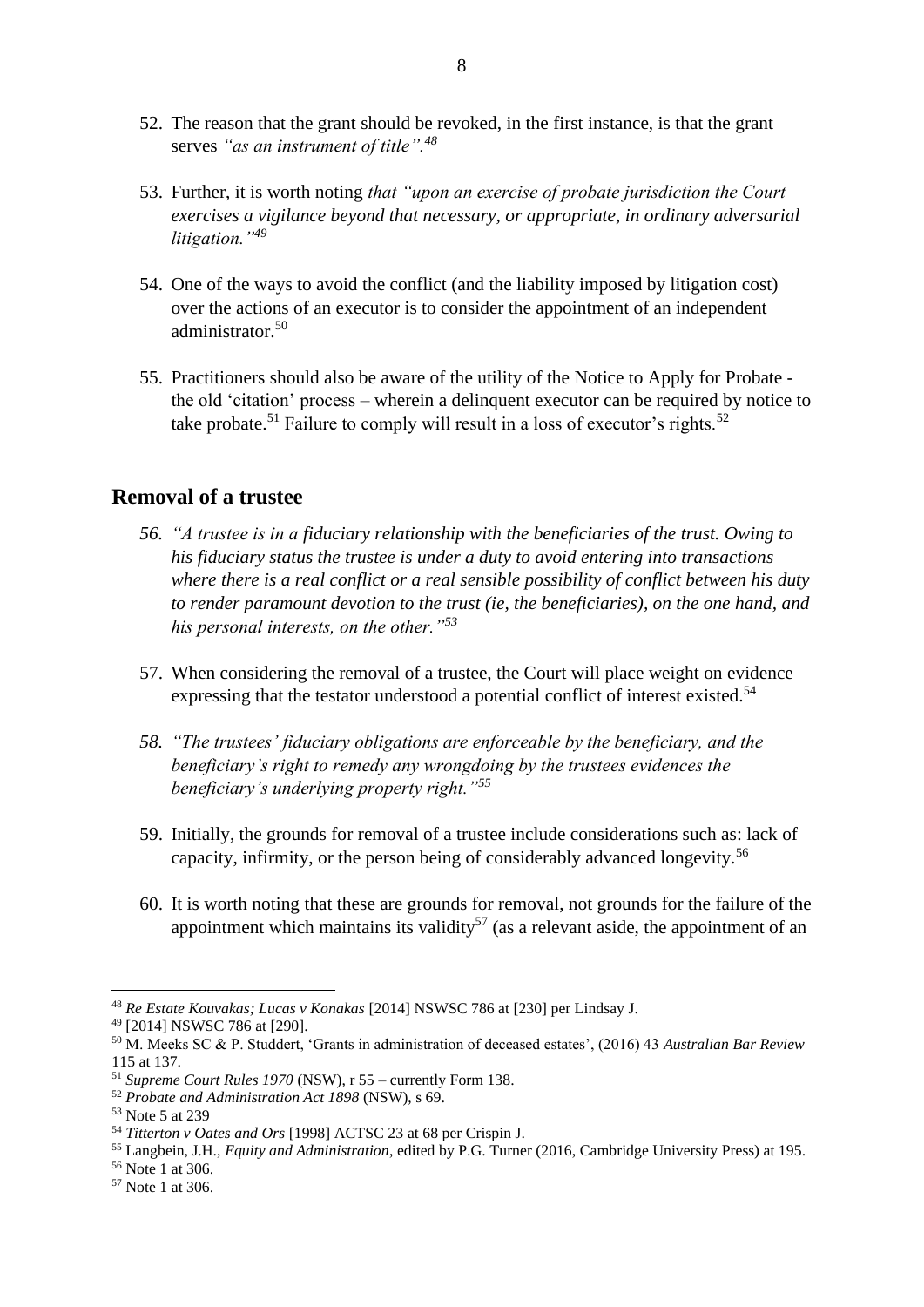infant in New South Wales lacks validity.<sup>58</sup>).

- 61. A trustee might be subject to removal if they have breached their fundamental, fiduciary obligations – e.g. for breach of trust.<sup>59</sup>
- *62. "Although the normal rule is that the trustee is the person to sue on behalf of the trust estate, the position is necessarily otherwise where the person to be sued is the trustee himself." 60*
- 63. It is an old principle, well enunciated, that Equity *"can be thought of as a decisionmaking mode that aims to counter opportunism…"* <sup>61</sup> and of utility in *"many cases of penalties and forfeitures; many cases of impending irreparable injuries, or meditated mischiefs; and many cases of oppressive proceedings, undue advantages and impositions, betrayals of confidence, and unconscionable bargains; in all of which Courts of Equity will interfere and grant redress; but which the Common Law takes no notice of, or silently disregards."*<sup>62</sup>
- 64. Young and Heydon state that a Trustee can be removed in the following ways:
	- a. By express power contained within the Trust instrument:<sup>63</sup>
	- b. By statutory power on the appointment of a new trustee out of court;  $64$
	- c. By statutory power accorded to the court;  $65$
	- d. By the court through its inherent jurisdiction.<sup>66</sup>
- 65. A trustee may be removed due to *"positive misconduct."<sup>67</sup>*
- 66. The Court will utilise its inherent jurisdiction to undertake the removal of a trustee *"where the welfare of the beneficiaries and of the trust estate requires such a remedy*.*" 68*

<sup>58</sup> And only in New South Wales, Note 1 at 306-7; *Conveyancing Act 1919* (NSW), s 151A.

<sup>59</sup> Note 1 at 352-353.

<sup>60</sup> Note 5 at 239.

<sup>61</sup> Smith, H.E., *Equity and Administration*, edited by P.G. Turner (2016, Cambridge University Press) at 330. <sup>62</sup> Story, J. *Commentaries on Equity Jurisprudence, as administered in England and America* (1846, Little & Brown,  $4<sup>th</sup>$  ed) at 29.

<sup>63</sup> Note 1 at 351.

<sup>64</sup> Note 1 at 351; *Trustee Act 1925* (NSW), s 6.

<sup>65</sup> Note 1 at 335; *Trustee Act 1925* (NSW), s 70.

<sup>66</sup> Note 1 at 352.

<sup>67</sup> Note 1 at 352.

<sup>68</sup> Note 1 at 352.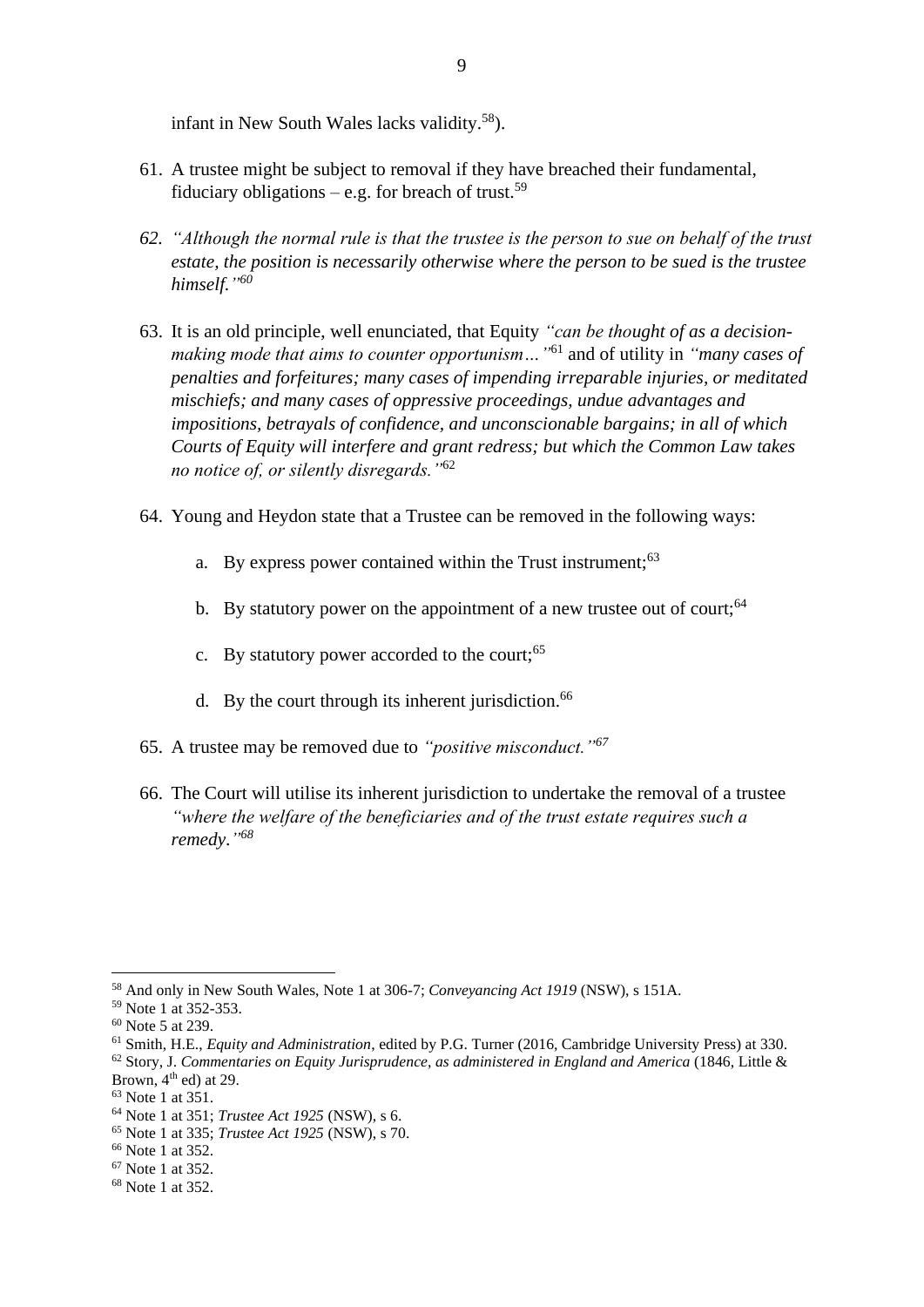- 67. When considering whether it would be appropriate to remove a trustee, the *"court will regard the welfare of the beneficiaries as the dominant consideration".<sup>69</sup>*
- 68. There is no "general rule" regarding the removal from office of a trustee.<sup>70</sup>
- 69. A decision of this nature is one that the Court will not make lightly.<sup>71</sup>
- 70. The question must be, is the order *"clearly right, and indeed necessary, for the protection of the trust estate."<sup>72</sup>*
- 71. Dixon J (as he then was) expanded the depth of the considerations of the welfare of the beneficiaries to include*, "the security of the trust property, and to an efficient and satisfactory execution of the trusts and a faithful and sound exercise of the powers conferred upon the trustee."<sup>73</sup>*
- 72. His Honour identified that the court *"forms a judgment based upon considerations, possibly large in number and varied in character, which combine to show that the welfare of the beneficiaries is opposed to his continued occupation of the office. Such a judgment must be largely discretionary."<sup>74</sup>*
- 73. What if the trustee is disqualified due to bankruptcy does this prevent them from holding the office?
- 74. Latham CJ in the case of *Miller v Cameron* stated, *"even though he has been guilty of no misconduct, if a trustee is in a position so impecunious that he would be subject to a particularly strong temptation to misapply the trust funds, the court may properly remove him from his office as trustee."<sup>75</sup>*
- 75. Further it was highlighted, that it may well be that *"the principal element in the welfare of the beneficiaries is the safety of the trust estate."<sup>76</sup>*
- 76. Is it the case that misconduct demonstrating *"unfitness to retain the office of trustee"* is required?<sup>77</sup>
- 77. It is trite to say that every case will turn on its particular facts, but the court's discretion within its inherent jurisdiction<sup>78</sup> will be enlivened when the trustee's acts (or omissions) are *"such as to endanger the trust property or to show a want of honesty or a want of proper capacity to execute the duties, or a want of reasonable*

<sup>69</sup> *Miller v Cameron* (1936) 54 CLR 572 per Latham CJ.

<sup>70</sup> (1936) 54 CLR 572 per Starke J.

<sup>71</sup> *O'Neill v O'Neill* [2015] NSWSC 644 at [23] per Darke J.

<sup>72</sup> (1936) 54 CLR 572 per Starke J

<sup>73</sup> (1936) 54 CLR 572 per Dixon J.

<sup>74</sup> (1936) 54 CLR 572 per Dixon J.

<sup>75</sup> (1936) 54 CLR 572 per Latham CJ.

<sup>76</sup> (1936) 54 CLR 572 per Latham CJ.

<sup>77</sup> *Hancock v Rinehart* [2015] NSWSC 646 at [38].

<sup>&</sup>lt;sup>78</sup> McGhee, J., *Snell's Equity* (2005, Sweet and Maxwell Limited, 31<sup>st</sup> ed) at 610.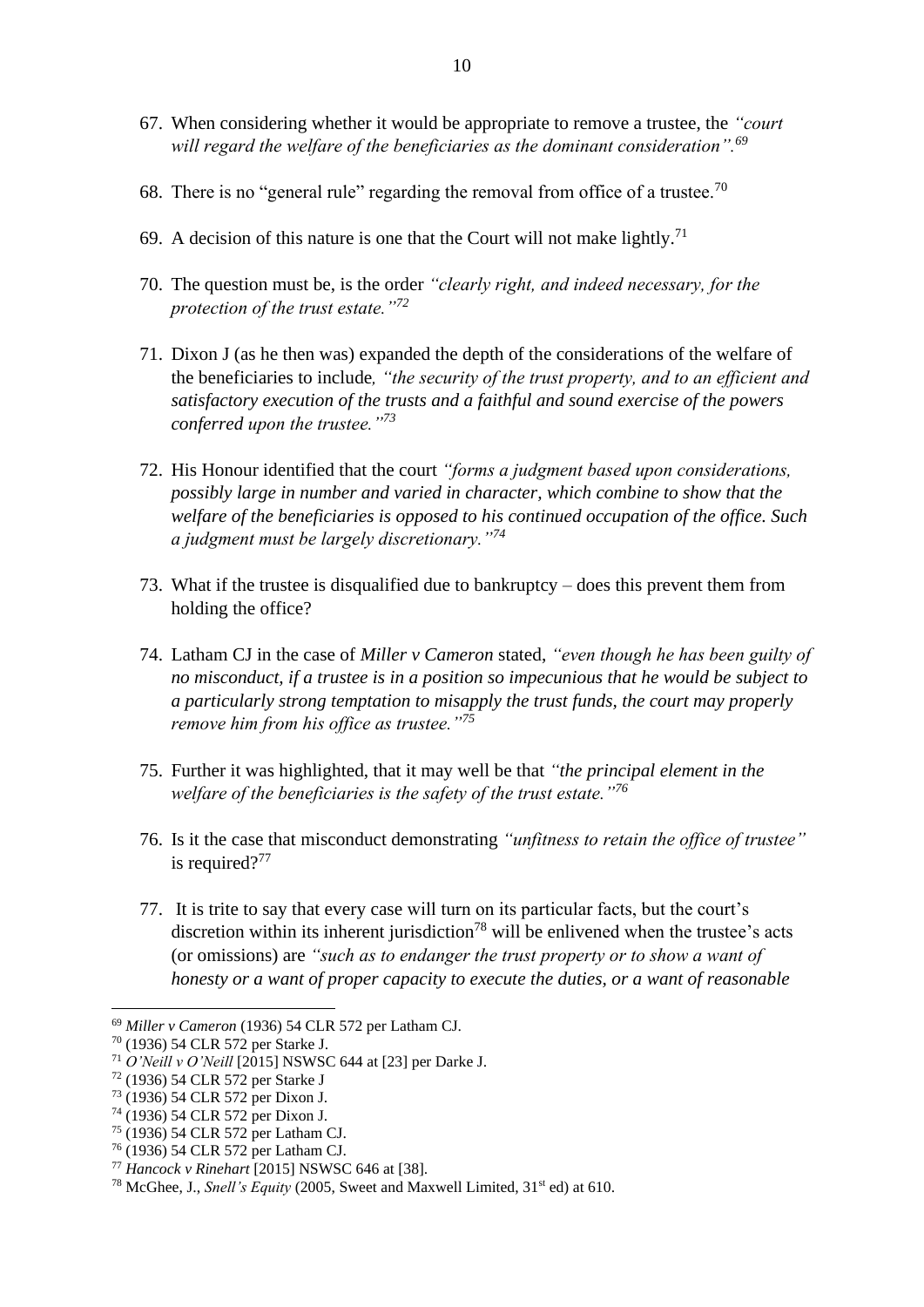*fidelity."<sup>79</sup>*

- 78. There is an important warning for trustees that arises when all beneficiaries of the trust demand their resignation. Close regard to ss 56-60 of the *Civil Procedure Act 2005* (NSW) should be had.
- 79. In *Miller v Cameron*, whilst Latham CJ stated there had been no misconduct, it was the opinion of the Chief Justice that upon such a demand the trustee *"would have acted wisely and properly in resigning as soon as he was asked. In defending this action [of remaining as trustee] … [he] has failed to show that his interests coincide with the interests of the trust estate. In such a case I consider it quite proper that he should pay the plaintiffs' costs of the action…"<sup>80</sup>*
- 80. Remember that *"a trustee is allowed his costs out of the trust estate if his conduct has been honest, even though it may have been mistaken."<sup>81</sup>*
- 81. In litigation, the first presumption of the trustee may well be that they need to contest *"legal proceedings on behalf of the trust, and not on his own behalf. He is often a necessary party to proceedings where he ought to be present, even though he may do no more than submit to the judgment of the court. In such a case the trustee receives his costs."<sup>82</sup>*
- 82. *"The position is admittedly different in a case of misconduct."<sup>83</sup>*
- 83. In the case of *Miller v Cameron*, the Court found that in resisting calls for his resignation, the trustee had been "representing and supporting his own interests, and not those of the trust estate."<sup>84</sup> Costs were awarded against him.
- 84. What are all of the potential options prior to removal?
- 85. The parties should consider a negotiation. Alternative Dispute Resolution ("ADR") is not just for litigation that is on foot, it is often very effective when employed prelitigation.
- 86. What if there are multiple trustees and their lack of cooperation is hampering their duties as trustees? Be mindful that *"trustees must act jointly."<sup>85</sup>*
- 87. This is a situation ripe for ADR, and the prudent practitioner might make the recommendation to the testator that this is a potential safety net that can be expressly drafted into the will, when there is appointment of multiple trustees.

<sup>79</sup> Note 1 at 352.

<sup>80</sup> (1936) 54 CLR 572 per Latham CJ.

<sup>81</sup> (1936) 54 CLR 572 per Latham CJ.

<sup>82</sup> (1936) 54 CLR 572 per Latham CJ.

<sup>83</sup> (1936) 54 CLR 572 per Latham CJ.

<sup>84</sup> (1936) 54 CLR 572 per Latham CJ.

<sup>85</sup> Note 50 at 141.